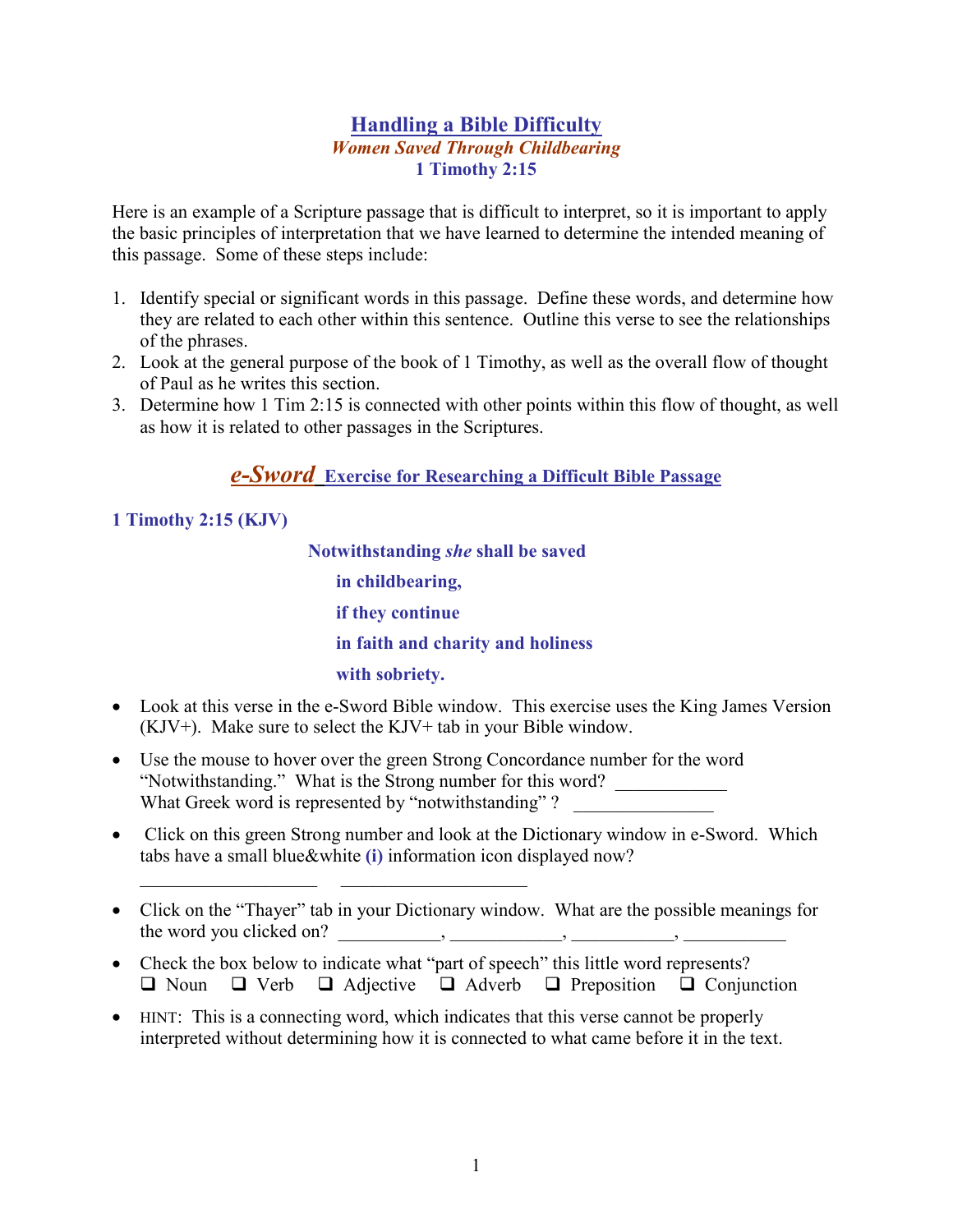- In your Bible window, notice that the next word with a green Strong number is "saved." This indicates that the entire phrase (she shall be saved) is translating a single Greek word. What is the Strong number for "saved"?
- With your mouse, hover over the green number and see what the possible meanings are for this word according to Strong's Concordance:

888888888888888888888888888888888888888888888888888888888888888888888888888 888888888888888888888888888888888888888888888888888888888888888888888888888 888888888888888888888888888888888888888888888888888888888888888888888888888

888888888888888888888888888888888888888888888888888888888888888888888888888 888888888888888888888888888888888888888888888888888888888888888888888888888 888888888888888888888888888888888888888888888888888888888888888888888888888

- Click on this green Strong number and look at the "Thayer" tab in your Dictionary window. What are some of the other meanings and definitions described in this tab?
- Check the box below to indicate what "part of speech" this word represents?  $\Box$  Noun  $\Box$  Verb  $\Box$  Adjective  $\Box$  Adverb  $\Box$  Preposition  $\Box$  Conjunction
- It would be very helpful to determine the tense, voice, mood, person, and number for this word. One way to do this is if you have in your Bible window a GNT-TR+ tab. Even if you are not able to read Greek, you can see the Greek characters for this word in the Thayer or Strong Dictionary tabs and find the corresponding word in the GNT-TR+ tab. In small green letters you will see the Strong number for this Greek word, and in small blue letters you will see the grammatical form of this word: σωθησεται<sup>4982 V-FPI-3S</sup> This tells you that this is a Verb in the Future tense, Passive voice, Indicative mood,  $3^{rd}$ person, Singular number.
- With this information you can see why the translators render this Greek word as "she shall be saved" If you click on the "Compare" tab in your Bible window you can see how some of the other Bible version have translated this same verse. Some use "will be saved" while others use "will be kept safe" or "will be preserved." All of these would be valid possible meanings for this word (according to your research in Thayer and Strong).
- One question that you should answer at some point is "Who does the third person singular" pronoun refer to?" You will need to go back into the previous context of this passage in order to determine this  $(HINT: 2:14)$ .
- The next word which has a green Strong number in this verse (back in the KJV+ tab) is the word "in" – what is the Strong number for this word?

88888888888888888888888888888888888888888888888888888888888888888888888888

88888888888888888888888888888888888888888888888888888888888888888888888888

- According to Strong and Thayer, what are the possible meanings for this word?
- What would probably be a better translation for this word (rather than "in")?
- Check the box below to indicate what "part of speech" this word represents?  $\Box$  Noun  $\Box$  Verb  $\Box$  Adjective  $\Box$  Adverb  $\Box$  Preposition  $\Box$  Conjunction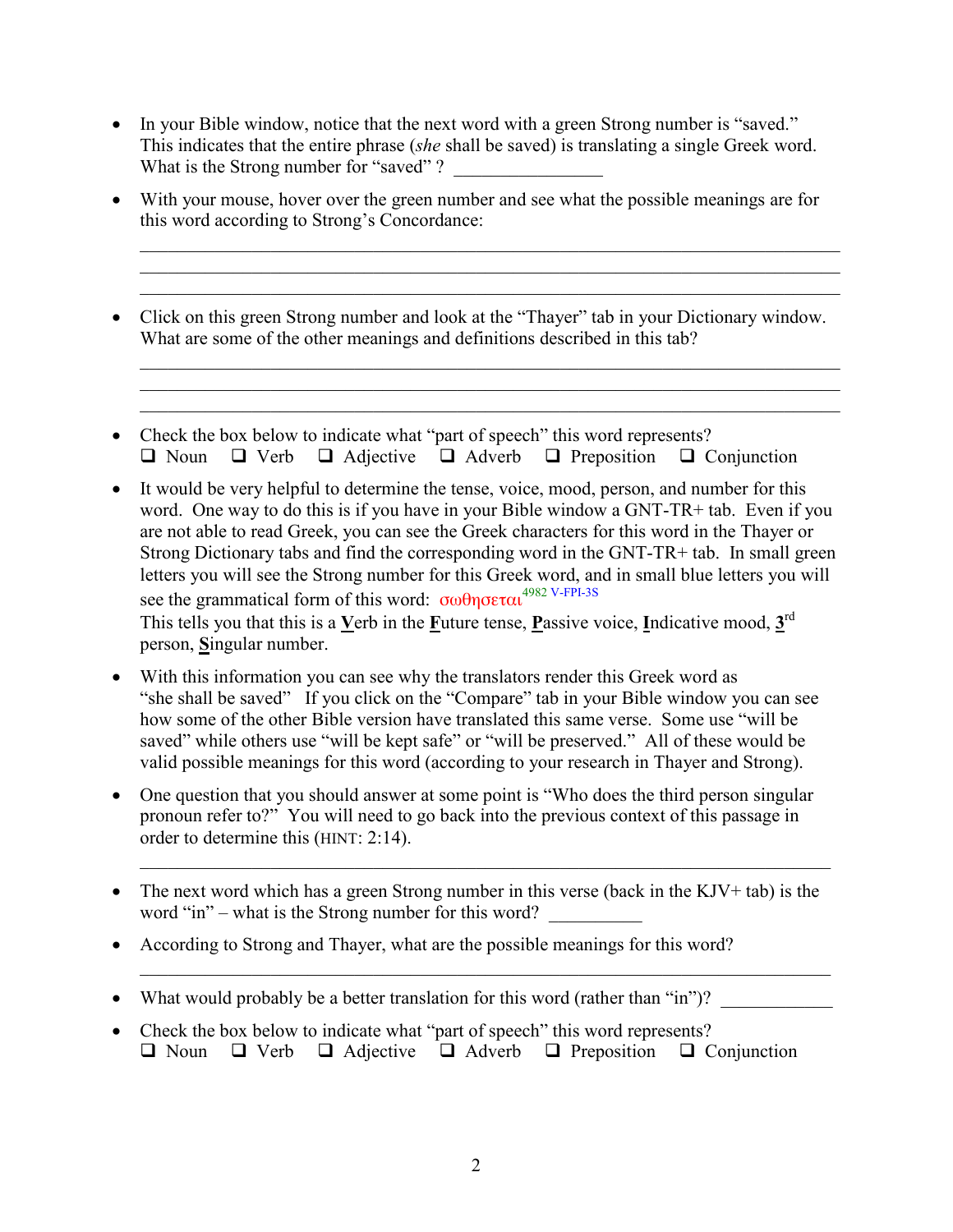- The next word which has a green Strong number in this verse is "childbearing" what is the Strong number for this word? What are the possible meanings for this word?
- You should determine how the prepositional phrase "through childbearing" functions in this sentence. Which of the previous words is this phrase associated with – what does it describe?
- The next word with a green Strong number in this verse is " $if$ " what is the Strong number  $\bullet$ . This is a conditional word, indicating that the fulfillment of for this word? the first part of the verse may depend on meeting the condition in the second part of the verse. (HINT: This is a  $3^{rd}$  class conditional clause in the Greek, indicating that which is probable or likely to occur in the future.)
- The next word with a green Strong number is "continue" what is the Strong number for this  $\bullet$ What are some of the possible meanings for this word, word? according to Strong and Thayer?
- Check the box below to indicate what "part of speech" this word represents?  $\Box$  Noun  $\Box$  Verb  $\Box$  Adjective  $\Box$  Adverb  $\Box$  Preposition  $\Box$  Conjunction
- It would be very helpful to determine the tense, voice, mood, person, and number for this word. In the GNT-TR+ tab locate the Greek word that shows the "parsing" of this verb. In small green letters you will see the Strong number for this Greek word, and in small blue letters you will see the grammatical form of this word:  $\mu\epsilon v \omega \sigma v^{3306 \text{ V-AdS-3P}}$ This tells you that this is a Verb in the Aorist tense, Active voice, Subjunctive mood,  $3<sup>rd</sup>$ person, Plural number.
- One question that you should answer at some point is "Who does the third person plural" pronoun refer to?" It seems unusual that the writer would switch the number from singular to position in the middle of the verse. You may need to go back to the previous context in order to discover another  $3^{rd}$  person plural word that could be the referent (HINT: 2:9-10).
- The next word with a green Strong number is "in" what is the Strong number for this word?  $\bullet$ Is this the same Strong number as you found for the previous "in" of this . According to the "Thayer" tab in your Dictionary window, what are verse? some of the possible meanings for this word?
- The next five words all have Strong numbers. Two of these words are connecting words (and), while the other three are very important terms which deserve individual word studies of their own. What are these three terms:

| <u>Word</u>     | Strong number | Possible Meanings |
|-----------------|---------------|-------------------|
| <b>Faith</b>    |               |                   |
| <b>Charity</b>  |               |                   |
| <b>Holiness</b> |               |                   |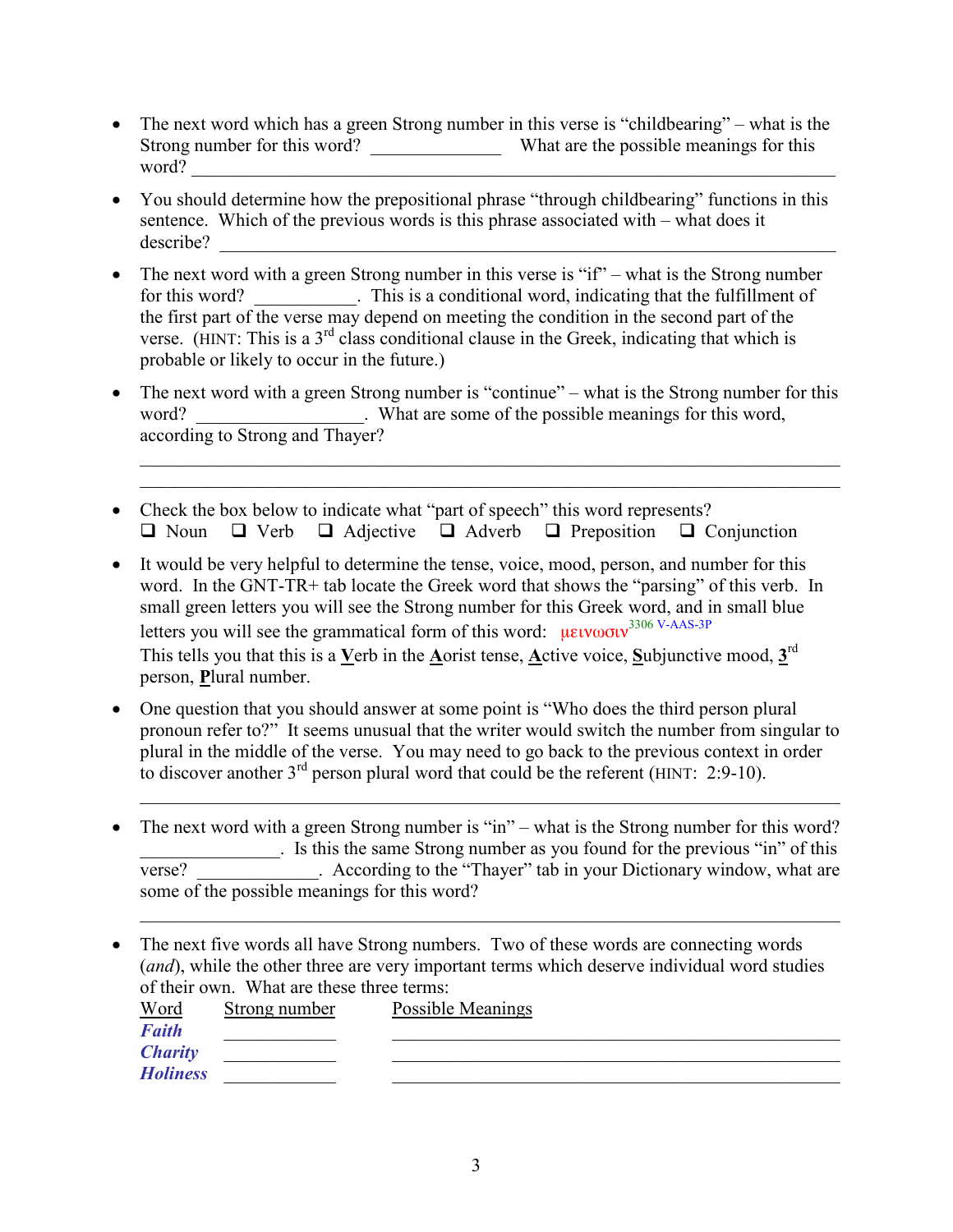- You should determine how the prepositional phrase "in faith and charity and holiness" functions in this sentence. Which of the previous words is this phrase associated with  $-$  what does it describe?
- The next word with a green Strong number is "with" what is the Strong number for this  $\bullet$ word? What are some of the possible meanings of this word?
- Check the box below to indicate what "part of speech" this word represents?  $\Box$  Noun  $\Box$  Verb  $\Box$  Adjective  $\Box$  Adverb  $\Box$  Preposition  $\Box$  Conjunction
- The next word with a green Strong number is "sobriety" what is the Strong number for this word? \_\_\_\_\_\_\_\_\_\_\_\_\_. What are some of the possible meanings of this word?
- You should determine how the prepositional phrase "with sobriety" functions in this sentence. Which of the previous words is this phrase associated with – what does it describe?
- Determine where else in 1 Timothy this word was used by the writer. With your mouse, hover over the green Strong number for the word "sobriety" in 1 Tim 2:15 and RIGHT-click. On the small menu that appears, click on "Quick search on 4997" and then click on "1 Timothy" to see other instances of this word in this book. Which other passage in 1 Timothy used this same word? What was the writer describing in that passage when he used the term *sobriety* (self-restraint, self-control)?
- What are some of your unanswered interpretive questions at this point in your study? How does this passage connect with what went before? (use of the word "notwithstanding"). Which meaning for the word "saved" was intended? Why was there a switch between third person singular (she) and third person plural (thev)? Why was childbearing included in this verse? Why is a woman's "sobriety" or self-restraint being emphasized in this verse?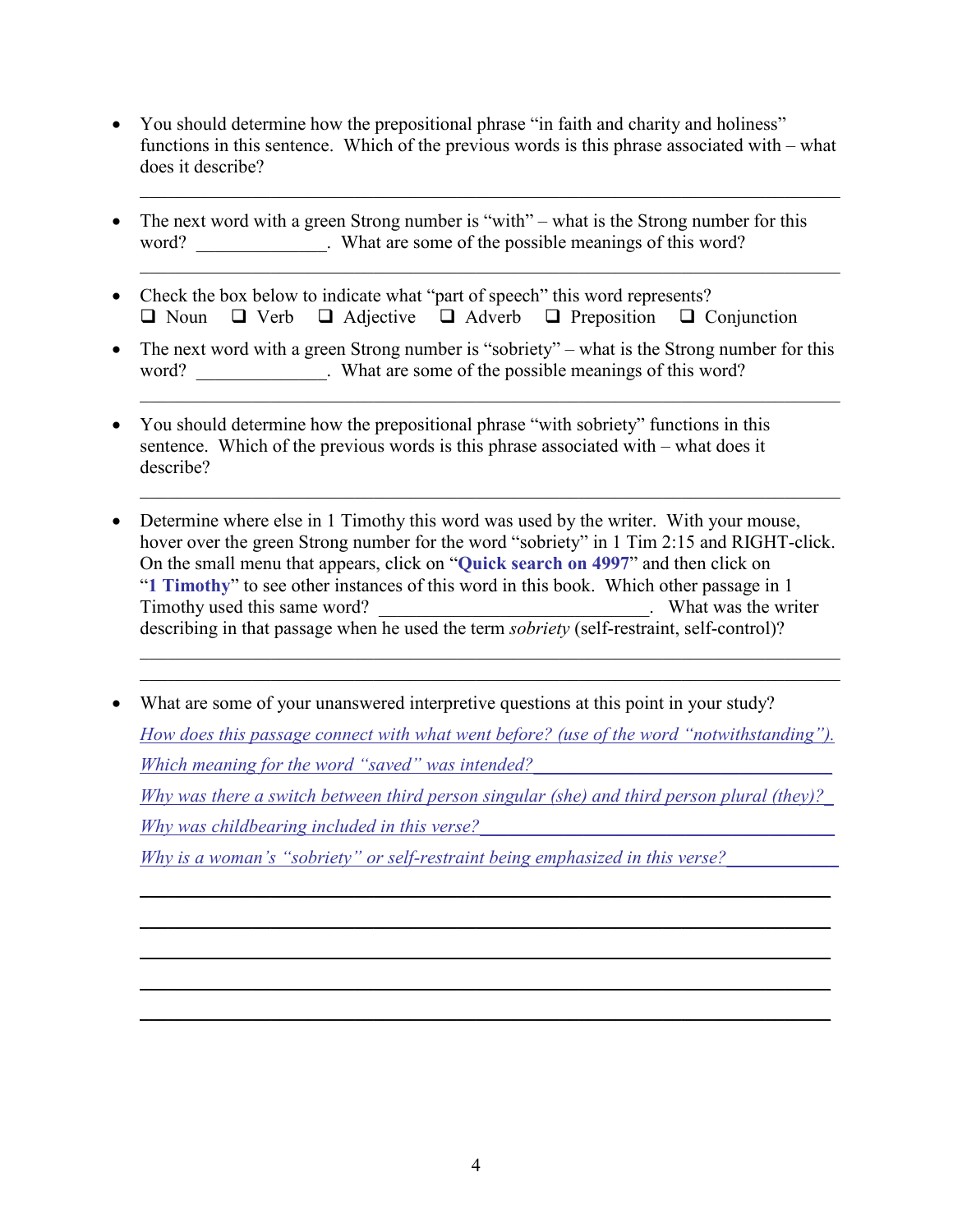### <u>Looking at the Context Within First Timothy</u>

 $\bullet$  First of all, it is important to identify the purpose of the book of First Timothy. Why did the apostle Paul write this book? You could identify the purpose by reading all the way through First Timothy and looking for a clear statement by Paul of his purpose (HINT:  $1$  Tim  $3:15$ ). You might also check with some of your Bible resources such as a Bible Handbook, Bible Dictionary, or Study Bible introduction. In the e-Sword Dictionary window you could type "Timothy" in the small lookup field to see what is contained in the Fausset, ISBE, and Smith tabs. Based on your research, what was Paul's purpose, and what were some of the problems he wanted Timothy to deal with in the church at Ephesus?

88888888888888888888888888888888888888888888888888888888888888888888888888 88888888888888888888888888888888888888888888888888888888888888888888888888 88888888888888888888888888888888888888888888888888888888888888888888888888 88888888888888888888888888888888888888888888888888888888888888888888888888 88888888888888888888888888888888888888888888888888888888888888888888888888 88888888888888888888888888888888888888888888888888888888888888888888888888 88888888888888888888888888888888888888888888888888888888888888888888888888 88888888888888888888888888888888888888888888888888888888888888888888888888 88888888888888888888888888888888888888888888888888888888888888888888888888 88888888888888888888888888888888888888888888888888888888888888888888888888

• What is the first topic that Paul addressed in chapter  $2$ ?  $($ vv. 1-2)

• If they followed Paul's instructions in vy. 1-2, then God would be pleased. Paul then includes a brief comment about God Himself and His plan for salvation (v. 4 uses the same word  $sozo$  that your found in your study of 1 Tim 2:15, so there is a connection). Summarize how Paul describes God's method for saving people (vv. 5-7).

88888888888888888888888888888888888888888888888888888888888888888888888888 88888888888888888888888888888888888888888888888888888888888888888888888888 88888888888888888888888888888888888888888888888888888888888888888888888888 88888888888888888888888888888888888888888888888888888888888888888888888888 88888888888888888888888888888888888888888888888888888888888888888888888888 88888888888888888888888888888888888888888888888888888888888888888888888888

- Paul then dealt with issues of proper conduct in the church, especially in the public meetings of the church. Notice the order of the groups Paul addressed. Which gender was addressed first?  $(v. 8)$  Which gender was addressed second?  $(v. 9)$
- What were the issues of "improper conduct in the church" addressed to women  $(vv. 9-12)$ (HINT: notice the word sobriety/self-restraint, as well as the violation of proper authority)

88888888888888888888888888888888888888888888888888888888888888888888888888 88888888888888888888888888888888888888888888888888888888888888888888888888 88888888888888888888888888888888888888888888888888888888888888888888888888

88888888888888888888888888888888888888888888888888888888888888888888888888

88888888888888888888888888888888888888888888888888888888888888888888888888

88888888888888888888888888888888888888888888888888888888888888888888888888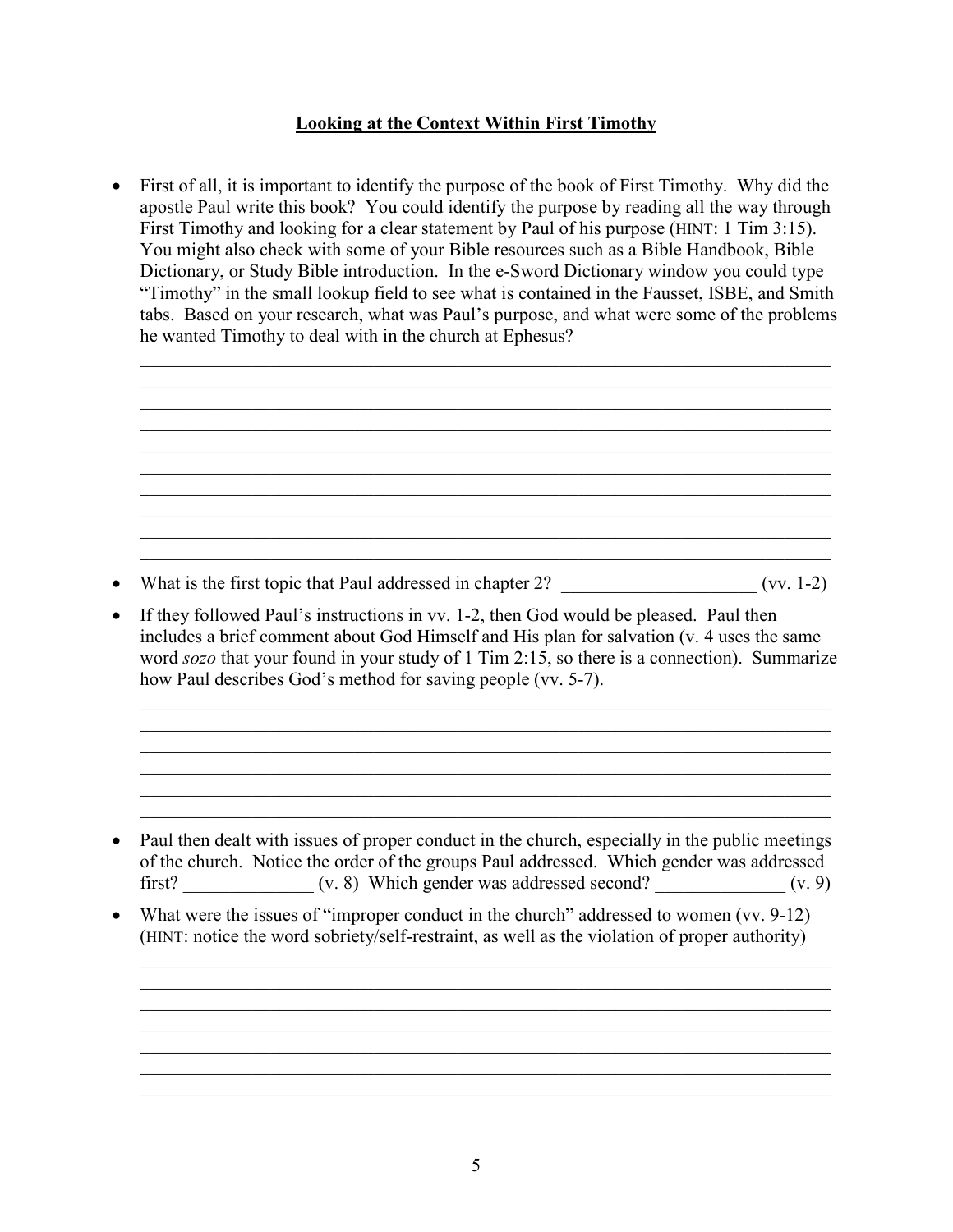- Notice the Scriptural reasons that Paul listed for addressing the men first, and for specifying that authority within the church falls on the shoulders of qualified male leadership. What biblical event did Paul refer to in verse 13?
- In the original account of this event, had Adam already been given primary responsibility and authority for carrying out specific duties within the creation?
- What biblical event did Paul refer to in verse 14?
- Does the fact that only Eve was deceived mean that men can never be deceived? (In this second biblical event, it is clear that Adam deliberately sinned with full knowledge, but that is only an explanation of what happened during that event).
- In the original account of this second biblical event, what were the consequences for both men and women?

88888888888888888888888888888888888888888888888888888888888888888888888888 88888888888888888888888888888888888888888888888888888888888888888888888888 88888888888888888888888888888888888888888888888888888888888888888888888888 88888888888888888888888888888888888888888888888888888888888888888888888888 88888888888888888888888888888888888888888888888888888888888888888888888888 88888888888888888888888888888888888888888888888888888888888888888888888888

• What relationship does *childbearing* (1 Tim 2:15) have to this second biblical event that Paul listed in verse  $14.2$ 

88888888888888888888888888888888888888888888888888888888888888888888888888 88888888888888888888888888888888888888888888888888888888888888888888888888 88888888888888888888888888888888888888888888888888888888888888888888888888 88888888888888888888888888888888888888888888888888888888888888888888888888 88888888888888888888888888888888888888888888888888888888888888888888888888 88888888888888888888888888888888888888888888888888888888888888888888888888

• According to the wider context of the entire Bible, how is any person "saved" according to God's eternal plan? For example, the same word Paul used for "saved" is also used by Paul in Ephesians 2:5 and 2:8. Express in your own words God's plan for human salvation:

88888888888888888888888888888888888888888888888888888888888888888888888888 88888888888888888888888888888888888888888888888888888888888888888888888888 88888888888888888888888888888888888888888888888888888888888888888888888888 88888888888888888888888888888888888888888888888888888888888888888888888888

88888888888888888888888888888888888888888888888888888888888888888888888888

- Can any woman be saved in a different way than what you described above?
- From what Paul said about women in vv. 9-14, it might give a negative impression of a woman's place in God's purpose for the church. This is obviously not an impression that Paul would want to leave in the minds of his readers. So Paul adds verse 15 at the conclusion to his paragraph in order to affirm that women do have a place in God's purposes.